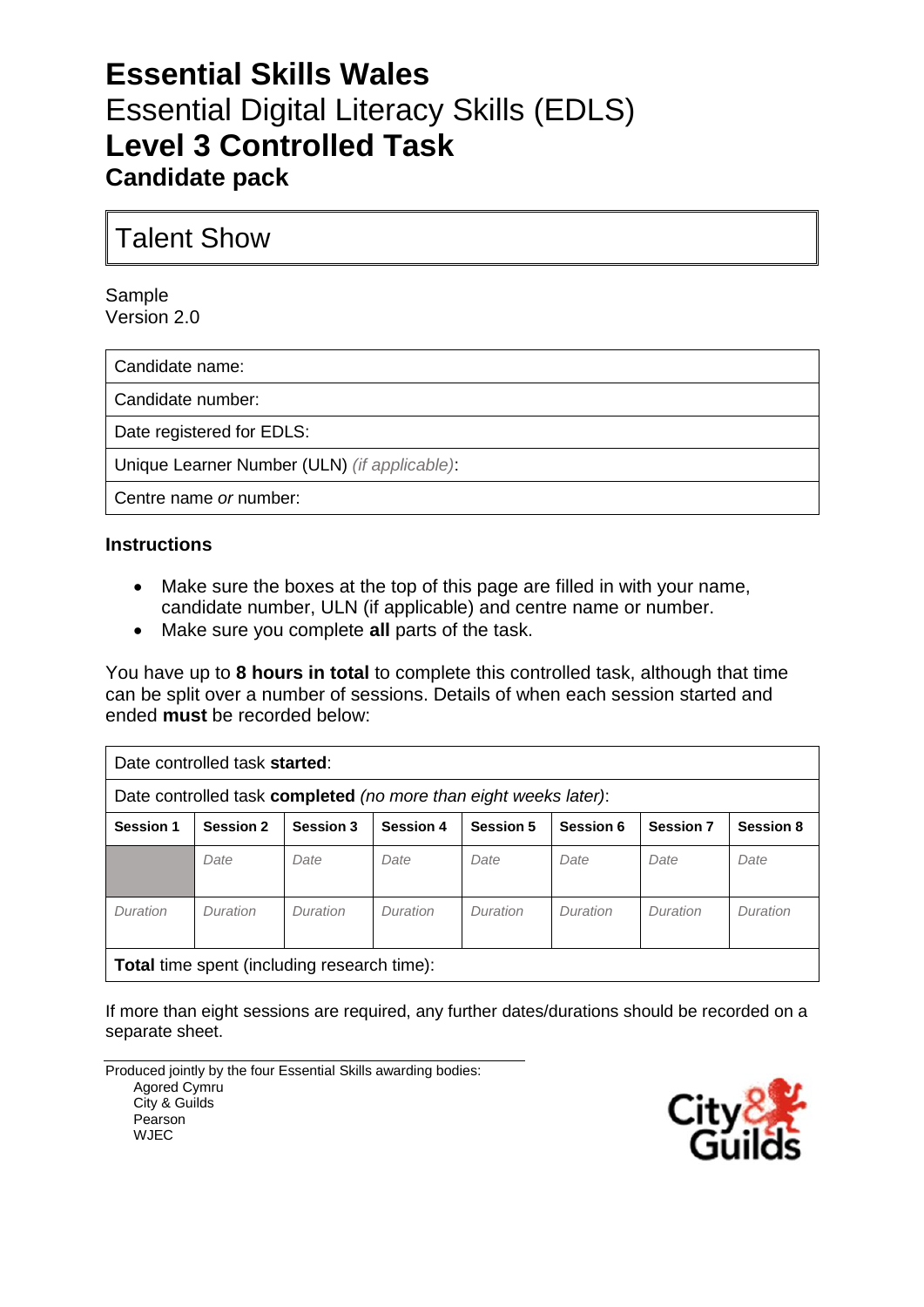**This task pack contains a scenario and a set of instructions. It also contains guidance for the structured discussion you will need to have with your assessor after completing this task.**

- Make sure you read through the scenario and instructions carefully before you start.
- You will be supervised throughout your time working on this task, although during that time you can use most of the equipment that would normally be available to you in a real-life situation (this will include accessing the internet).
- You are allowed research time outside of the working time when completing **Part 1** of the controlled task. This will be under controlled conditions.
- Although you will be working in collaboration, all work submitted must be **entirely** your own. You are not allowed to be given any help with the skills that are being assessed through this controlled task.
- Make sure you hand in all of your work at the end of **each** session. You are not allowed to take any task materials away with you, or have access to these between sessions.
- Make sure you **sign the declaration** at the back of this pack at the end of your final session working on this task.

You must complete Parts 1 and 3 of this task entirely on your own. You will need to work with at least two other people for Parts 2 and 4 of this task.

#### **Structured Discussion**

Once you have completed the task you will take part in a Structured Discussion with your assessor. This may be one-to-one or as part of a small group.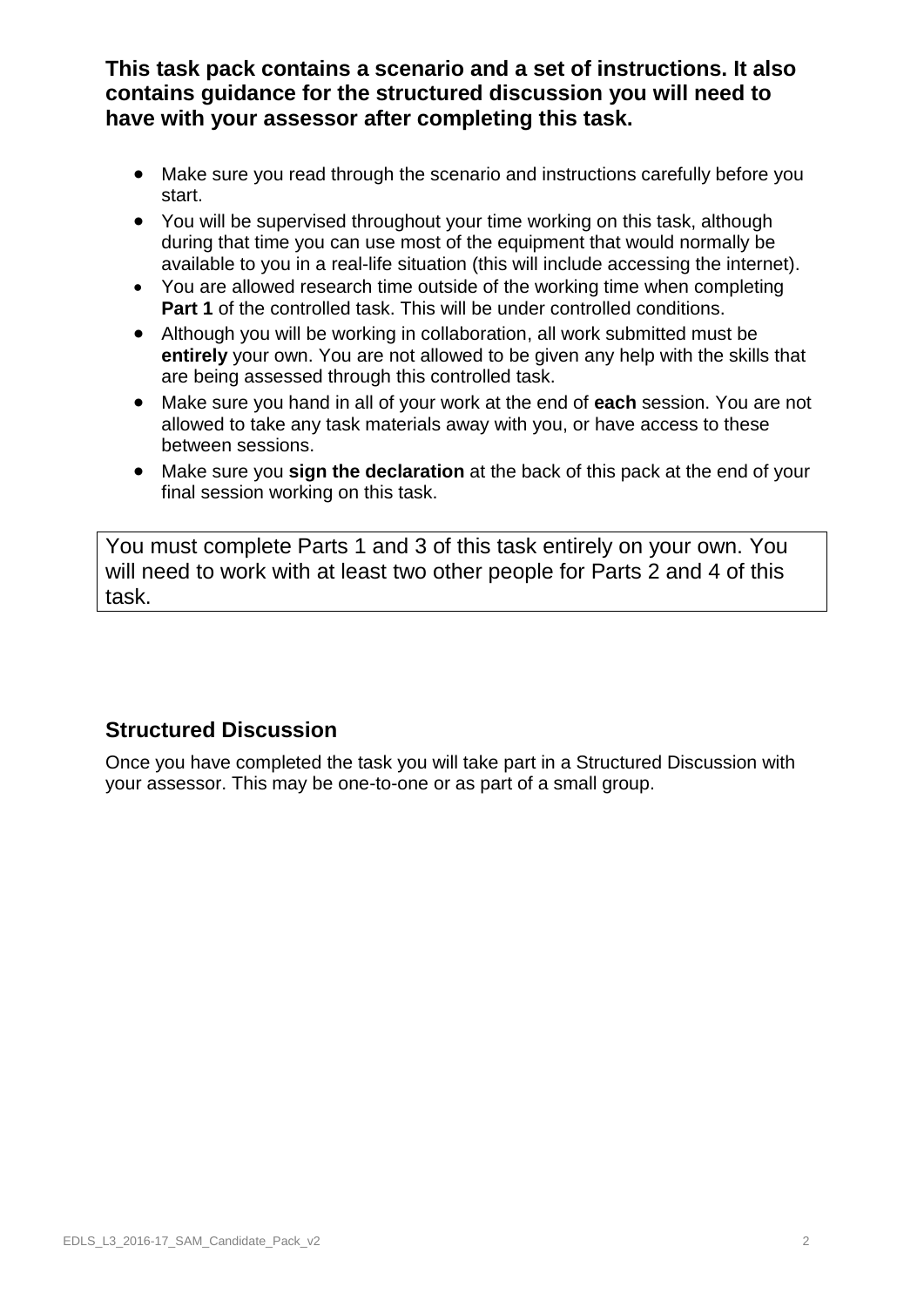#### Task instructions: Talent Show

#### **Scenario**

You are part of a team that is organising a talent show to raise funds for a local cause.

You have been asked to create a digital solution that:

- promotes the show
- includes an interactive element that allows questions from interested parties to be posted and answered
- includes an online entry form.

#### **Overview**

Before you design the digital solution you will need to carry out research on the technologies, devices and applications that are available for use in the development. Within teams, you will take part in an online discussion to select appropriate devices and applications to use.

During the task, you must:

- use both asynchronous and synchronous methods of communication
- identify the digital technologies and tools you use to gather information
- search for information to help design the digital solution
- apply appropriate security methods and permissions when sharing materials
- bring together all the work for sharing and feedback.

You will need to set up a structured filing system for ease of storing, retrieving and sharing information. The filing system must show that you can manage information as you design and develop the display. Folders and files must have permissions applied to control access.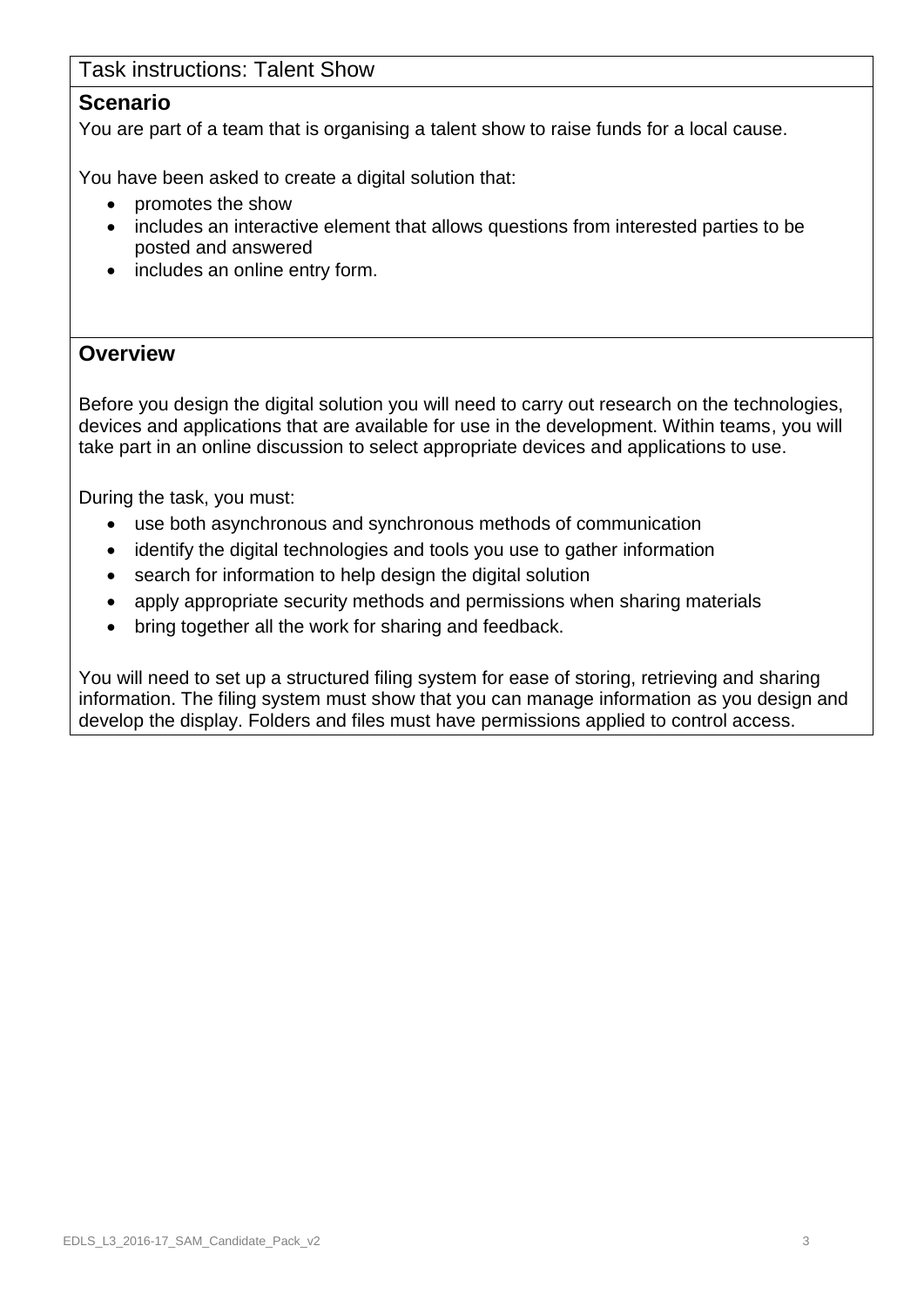## **Part 1 On your own:**

- 1.1 You must construct a hierarchical folder structure with at least two levels. Your folder and file names must reflect their contents and include version control as appropriate. Where cloud based indexing is used, your folder structure must contain identifiable links.
- 1.2 You must use advanced/refined search techniques with appropriate keywords and phrases to gather information. This must include**:**
	- information on local talent shows (including copyright free images)
	- rules and local regulations for holding such events
	- digital methods that allow the public to post questions about the Talent Show and to enable a response to be given
	- methods of synchronous and asynchronous collaboration which are both effective and efficient to use during this task.
- 1.3 Store your findings and evidence in your folder structure. This must include:
	- how you have reviewed and chosen the range of digital sources of information, tools and devices
	- the search techniques used with appropriate keywords and phrases
	- how you have checked the information for currency, relevance, authority, accuracy and purpose
	- the indexing strategies used.

You can produce evidence for this task in the format of your choice. All files/evidence should be saved in the folder structure you have created.

#### **Part 2 Working with others:**

You will work as part of a team and collaborate digitally to inform decision making.

The aim of the task is to produce:

- online promotional material to encourage people to enquire about and sign up for the talent show
- an interactive element to allow questions to be posted by interested parties and answered by the show organisers
- an online entry form

Make your folders and files accessible to team members.

- 2.1 Identify and assess at least two methods of securing the digital information in your file or folder structure. This should include methods of:
	- protecting from accidental or malicious damage or deletion
	- allocating user permissions to control access to team members.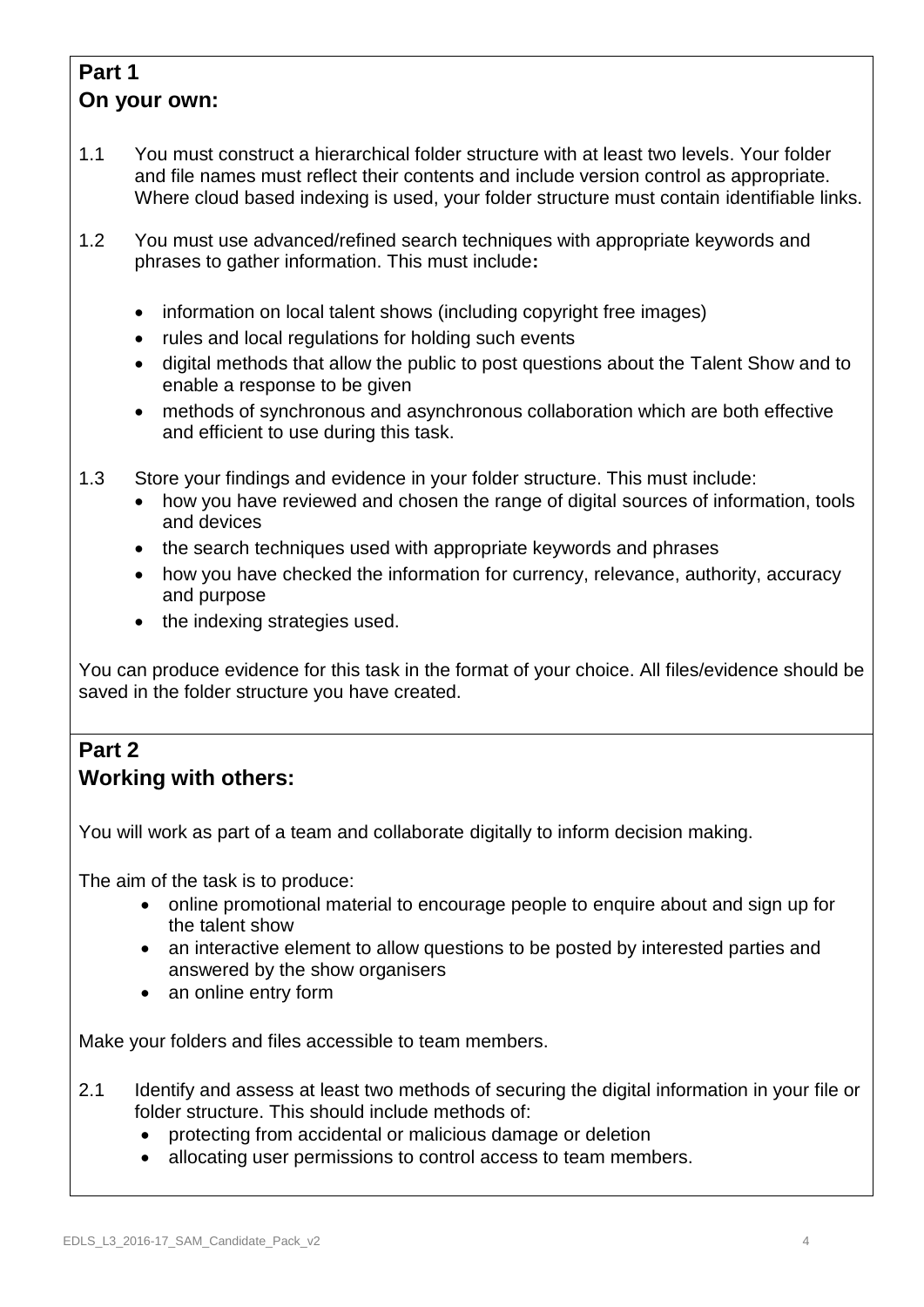- 2.2 Secure the digital information in your file or folder structure.
- 2.3 Digitally collaborate with your team to discuss how the digital solution can meet the aims of the task. Using research and findings from Part 1, make a joint decision on the most appropriate components for the digital solution for the promotional material.

All files/evidence should be saved in the folder structure you have created.

### **Part 3**

### **On your own:**

Based on the collaboration in Part 2, design and produce a creative digital solution for promoting the talent show. This solution should meet the aims of the task specified in Part 2.

- 3.1 Use appropriate software to design and produce a creative digital solution. This solution must be a multimedia resource to promote the talent show, which includes:
	- appropriate information from your research and collaboration
	- at least 5 different techniques, e.g. sound (that has been edited), image and/or videos (edited), animation, hyperlinks, timing, structure, template, formatting, accessibility
	- an interactive element that allows questions from interested parties to be posted and answered
	- an online entry form
- 3.2 Ensure your creative digital solution is fully completed, effective and suitable for potential entrants (e.g. all hyperlinks and sound work, images are clear and appropriately sized and positioned, interactive elements work correctly, online form is fully functional).

You can provide evidence for this task in a format of your choice.

Your work should be saved within the folder structure you created in Part 1.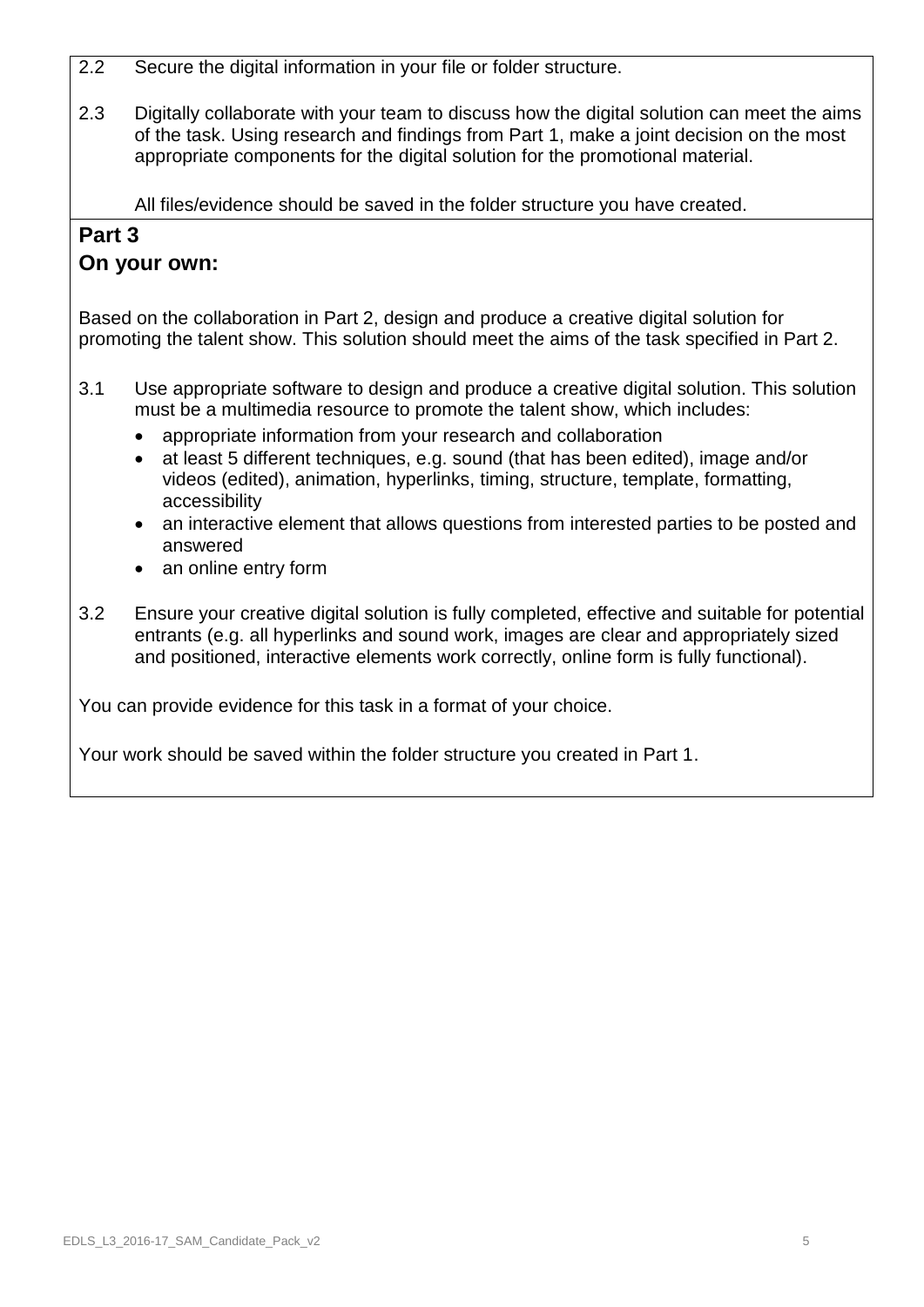## **Part 4 Working with others:**

Before you go live with the creative digital solution, you need to share it and obtain feedback.

- 4.1 Select an appropriate digital method of communicating with your team and justify the selection.
- 4.2 Justify the combination of software tools used for communication and collaboration.
- 4.3 Use the collaborative software tools to:
	- contact a member of your team
	- share your digital solution
	- review each other's creative digital solution and give and receive feedback.
	- indicate how you could improve your digital solution.
- 4.4 Evaluate how efficiently and effectively the team collaborated using the chosen software tools.

Evidence of collaboration using your chosen tools should be saved within the folder structure you created in Part 1, ensuring that all folder and file names reflect the content.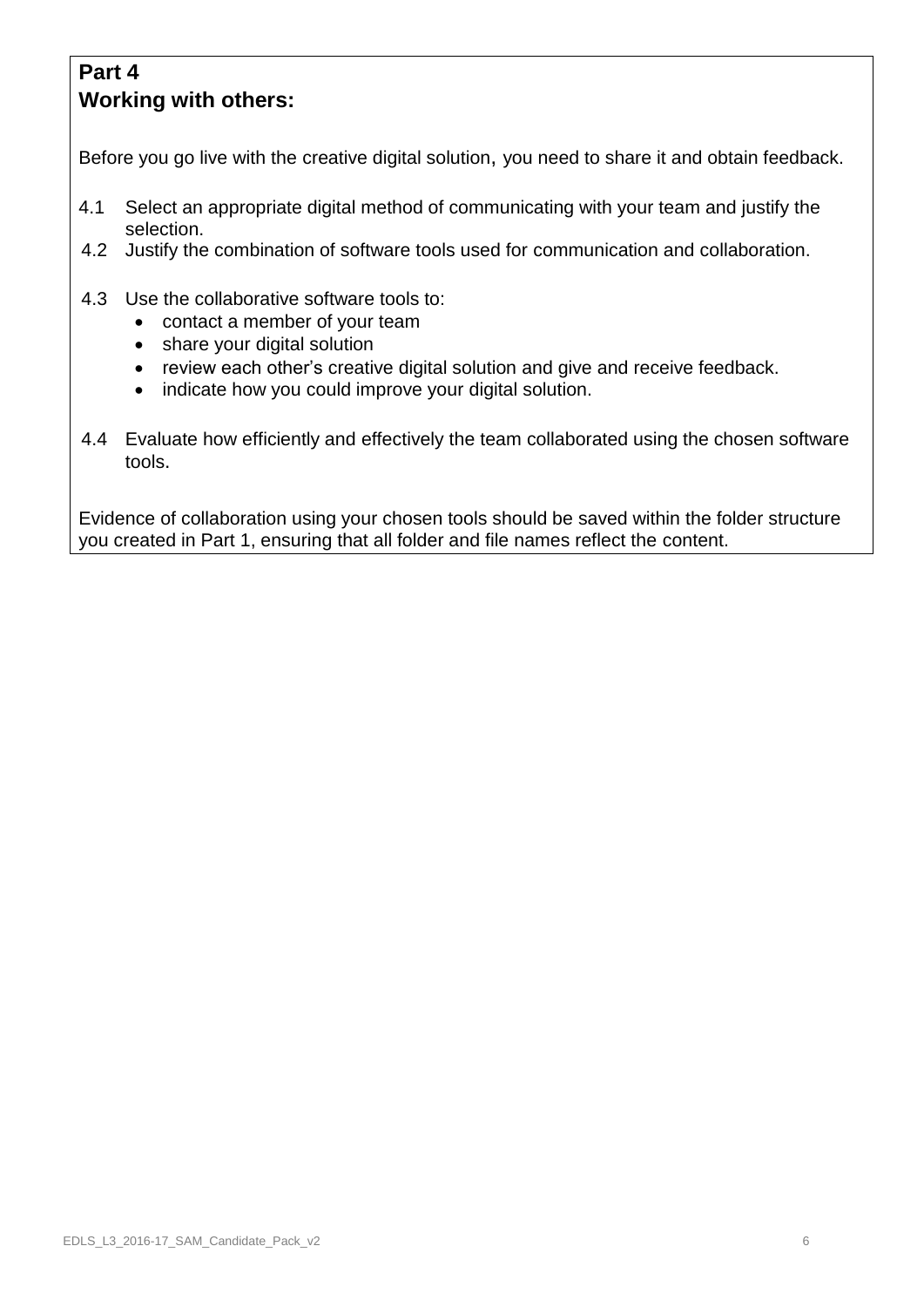The Structured Discussion can take place outside of the allocated time for the Controlled Task and after the 8 week working period.

## **Structured Discussion**

(to be completed after you have finished your Controlled Task)

You must prepare for the discussion and submit any notes made.

You will be given the opportunity to:

- explain how to minimise risks for personal and professional digital projects using a range of protocols (including data protection)
- evaluate how well the technologies and tools you used allowed you to meet the requirements of this task
- analyse how search engine results are manipulated by a variety of processes
- assess and evaluate how collaborative tools can enhance organisational practice
- evaluate the process used to complete the task
- explain the lessons you have learnt and how you used digital tools to extend your learning.